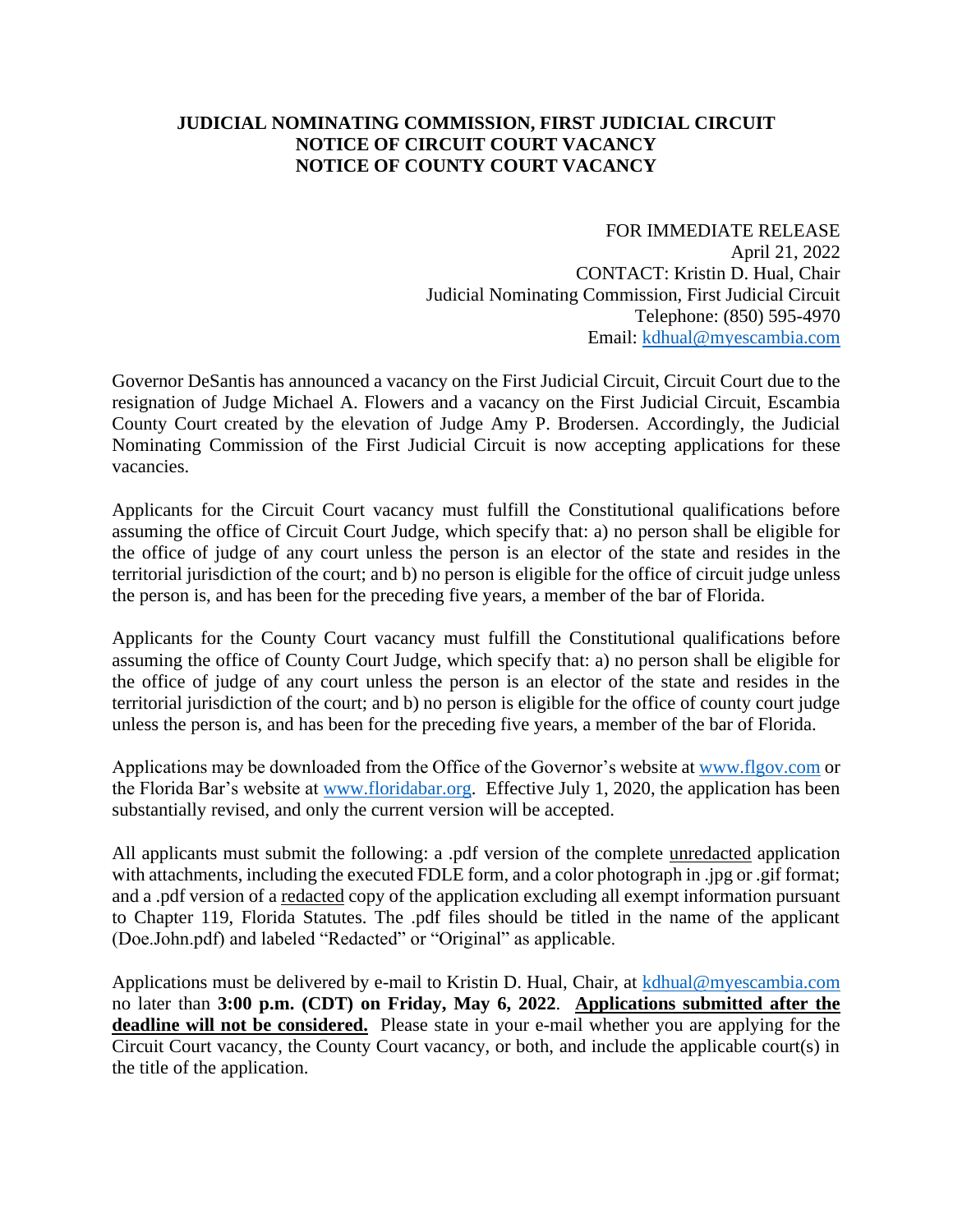All questions in the application must be fully and completely answered. The submitted application must include the required financial disclosures, a writing sample, and a recent photograph. Applications must also include current contact information, including e-mail addresses, for all judges, co-counsel, opposing counsel, and references to facilitate the background investigation that members of the Commission will conduct.

All proceedings of the Judicial Nominating Commission are open to the public except for deliberations. Accordingly, applicants should not expect their applications to remain confidential. If an applicant is nominated, all materials attached to the original application will be submitted to the Governor's Office.

Members of the bench, Bar, and the public are encouraged to contact the members of the Commission concerning applicants for judicial positions. **Letters of recommendation should be e-mailed or mailed to all Commissioners.**

The members of the First Circuit Judicial Nominating Commission are listed below.

Robert A. Andrade Work: 850-434-3541 Email: [aandrade@mhw-law.com](mailto:aandrade@mhw-law.com)

Daniel E. Harrell Work: (850) 208-7033 Email: [dharrell@clarkpartington.com](mailto:dharrell@clarkpartington.com)

Kristin D. Hual, Chair Work: (850) 595-4970 Email: [kdhual@myescambia.com](mailto:kdhual@myescambia.com)

Robert L. Jones, III, Vice Chair Work: (850) 469-3325 Cell: (904) 334-6504 Email: [rlj@beggslane.com](mailto:rlj@beggslane.com)

Dana C. Matthews Office: 850-837-3662 Cell: 850-259-7658 Email: [dmatthews@destinlaw.com;](mailto:dmatthews@destinlaw.com) mschmidt@destinlaw.com

Major General Gary T. McCoy Work: (703) 350-5147 Cell: (703) 350-5147 Email: [garytmccoy1@yahoo.com](mailto:garytmccoy1@yahoo.com)

Cecily M. Parker Work: (850) 432-2451 Cell: (850) 292-8603 Email: [cmp@beggslane.com](mailto:cmp@beggslane.com)